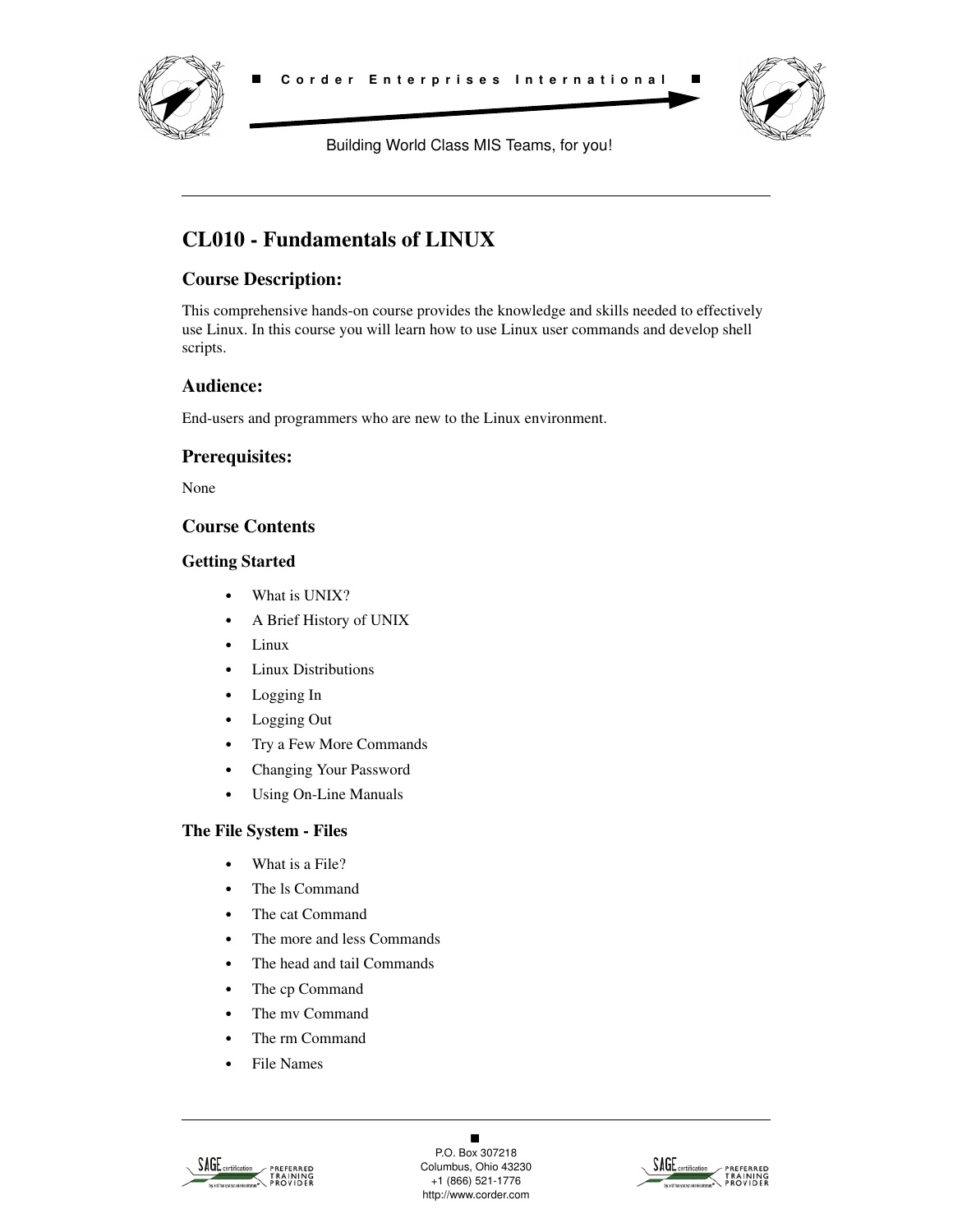# **The File System - Directories**

- **•** Hierarchical File System
- **•** Pathnames
- **•** The pwd Command Print Working

#### **Directory**

- **•** The cd Command Change Directory
- **•** The mkdir Command Make Directories
- **•** The rmdir Command Remove

#### **Directories**

- **•** The cp Command (again) Copy Files
- **•** Two Useful Directory Names . and ..

### **Editing With vi**

- **•** What is vi?
- **•** The vi Buffering Process
- **•** Command Mode and Insert Mode
- **•** Modes Diagram
- **•** Getting Started
- **•** Moving the Cursor Around
- **•** Inserting Text

### **Deleting a Character or Line**

#### **Undo Last Command**

- **•** Opening a New Line
- **•** Save Your Work or Abort the Session
- **•** Review of vi Commands



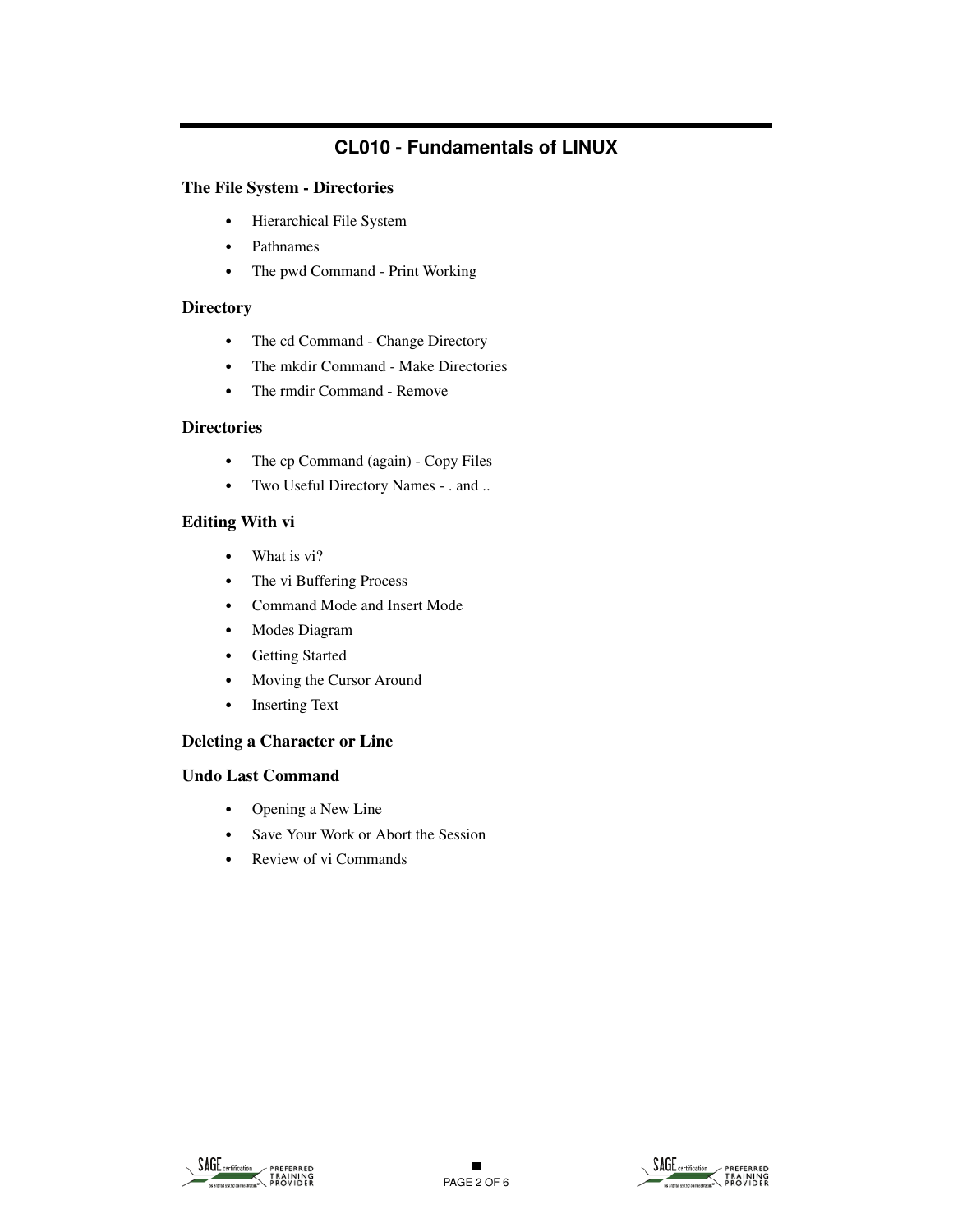#### **More Editing with vi**

- **•** Scrolling the Buffer
- **•** Cursor Motion Commands w,W,b,B,e,E
- **•** Cursor Motion Commands \$,^,0,G
- **•** Cursor Motion Commands f,t,F,T
- **•** Delete Operator d
- **•** Change Operator c
- **•** Yank Operator y
- **•** Put Commands p,P
- Searching for a Pattern  $/$ ,n,N,?
- **•** The Join Command
- **•** The File Command :f
- **•** Edit File Command :e
- **•** Cut and Paste Between Files
- **•** Read File Command :r
- **•** Set Options Command
- **•** Set Options Command .exrc file

#### **Personal Utilities**

- **•** The date Utility
- **•** The bc Utility
- **•** The expr Utility
- **•** The cal Utility
- **•** The id Utility
- **•** The uname Utility
- **•** The finger Utility
- **•** The script Utility
- **•** The clear Utility
- **•** Appendix: The at and crontab
- **•** Utilities



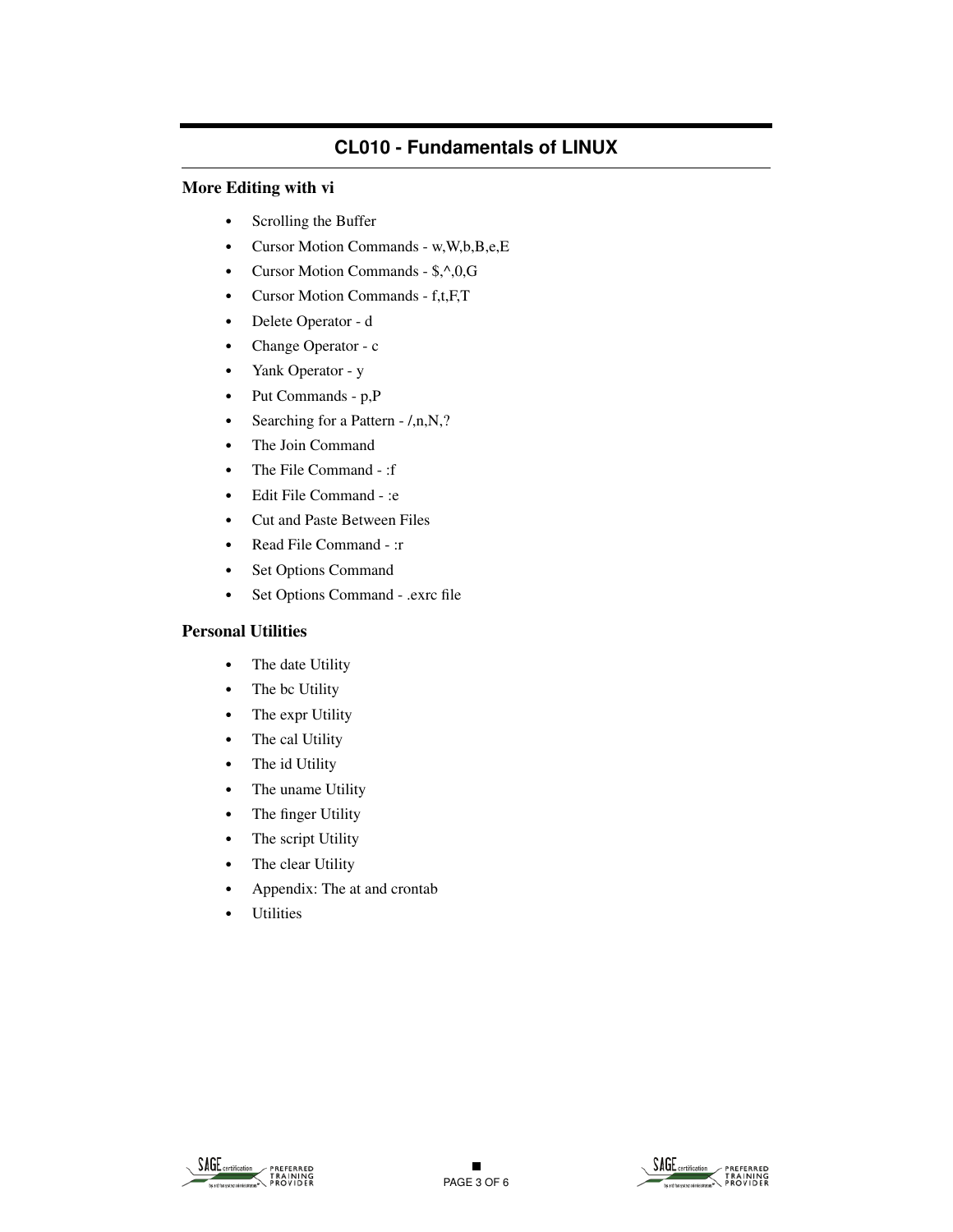# **Text Handling Utilities**

- **•** The grep Utility
- **•** The tr Utility
- **•** The cut Utility
- **•** The paste Utility
- **•** The sort Utility
- **•** The wc Utility
- **•** The diff Utility
- **•** The lpr Utility

# **File System Security**

- **•** File Permissions
- **•** The chmod Utility
- **•** Directory Permissions
- **•** The umask Command

# **File System Management Utilities**

- The fi nd Utility
- **•** The df Utility
- **•** The du Utility
- **•** Compressing Files
- **•** The ln Utility
- **•** The ulimit Utility
- **•** The tar Utility

# **Communication Utilities**

- **•** The write and talk Utilities
- **•** The mesg Utility
- **•** Mail Overview
- **•** The mail Utility
- **•** elm Electronic Mail
- **•** Sending Mail with elm
- **•** Reading Mail with elm
- **•** Customizing elm
- **•** elmrc

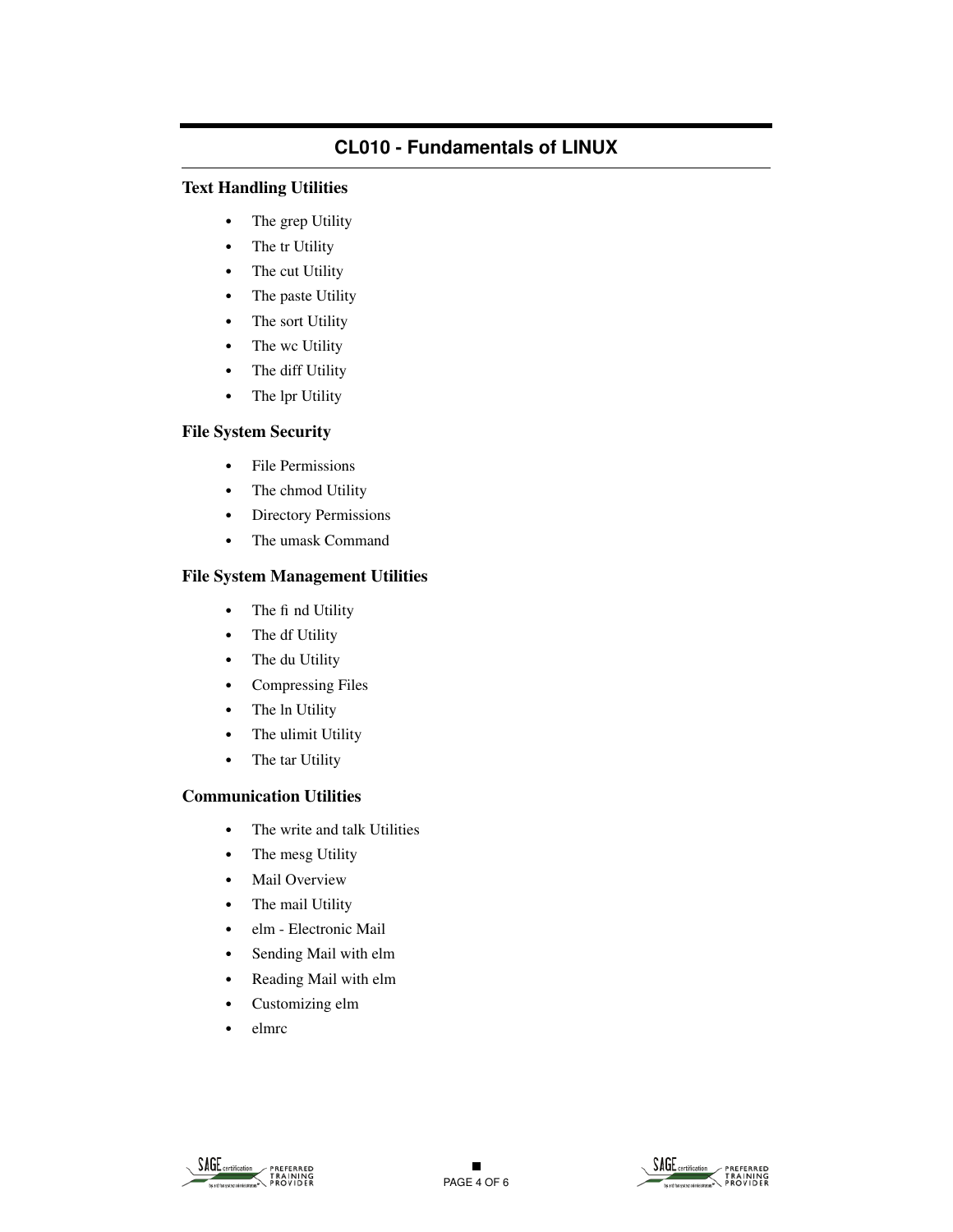# **Using the Shell**

- **•** What is a Shell?
- **•** The Command Line
- **•** Standard Input, Standard Output and Error
- **•** Using Default Standard In and Output
- **•** I/O Redirection
- **•** I/O Redirection Examples
- **•** I/O Redirection Warning
- **•** Appending Output of a File
- **•** Pipes
- **•** The tee Utility

# **Filename Generation**

- **•** Filename Generation
- **•** The ? Special Character
- **•** The \* Special Character
- **•** The Special Characters
- **•** The ! Special Character

### **Processes**

- **•** What is a Process?
- **•** Process Structure
- **•** The ps Utility
- **•** Options to the ps Utility
- **•** Background Commands (&)
- **•** Killing Background Processes
- **•** Redirecting the Standard Error

# **Shell Programming Concepts**

- **•** What is a Shell?
- **•** Which Shell?
- **•** What is a Shell Script?
- **•** Why Use Shell Scripts?